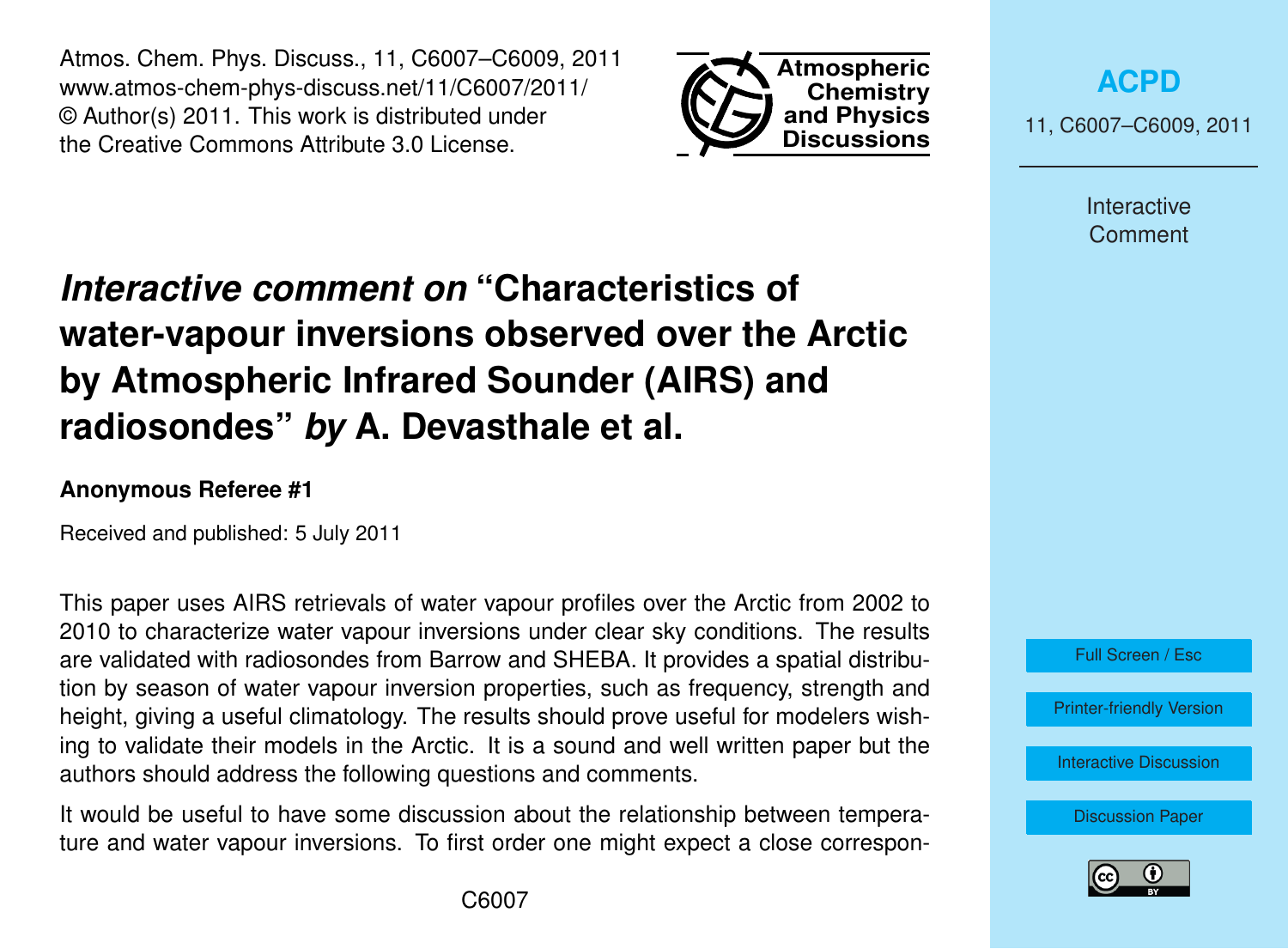dence, particularly in the winter when strong surface based temperature inversions are present. Differences between the temperature and water vapour inversion structures would be a measure of the vertical variation in the relative humidity which may have useful dynamical implications. Since the AIRS retrievals also includes the vertical variation of temperature why did the authors not try to do this comparison? It strikes me that a great value can be added to this paper with relatively little additional work. I would argue that differences in the temperature and water vapour inversions are a more physically powerful constraint for model to validate against instead of the solely water vapour inversion statistics presented here.

Page 15804. Lines 14-18. There are some confusing statements here. Higher water vapour aloft does not imply a downward transport. Subsidence or turbulence may achieve this but it is not necessary. Also connecting higher water vapour aloft to "very" high relative humidity in the lowest troposphere is not a generally valid remark. This section needs to be removed or rewritten.

Page 15808, Line 18. What is meant by "accurate" estimates of WV MRs? Please quote the accepted error limits for AIRS retrievals of water vapour.

Page 15806, Line 9. Please state numerically what the "coarse" resolution is.

Page 15809, Line 23. What grounds or references do you have to back up the claim of homogeneity of water vapour over the Arctic Ocean?

Page 15810, Line 18. I assume you mean "negatively" skewed. Please add this.

Figures 1 and 3. Explain the source of the ring artifact in the inversion strength around the North Pole during the non-summer months. If there are sampling issues then this area should be greyed out.

Figure 3. I assume the noise in the summer months is related to the cloud frequency and poorer statistics. Please explain this.

Figures 6 and 7 are missing a colour scale. Please add one.

**[ACPD](http://www.atmos-chem-phys-discuss.net)**

11, C6007–C6009, 2011

Interactive **Comment** 

Full Screen / Esc

[Printer-friendly Version](http://www.atmos-chem-phys-discuss.net/11/C6007/2011/acpd-11-C6007-2011-print.pdf)

[Interactive Discussion](http://www.atmos-chem-phys-discuss.net/11/15801/2011/acpd-11-15801-2011-discussion.html)

[Discussion Paper](http://www.atmos-chem-phys-discuss.net/11/15801/2011/acpd-11-15801-2011.pdf)